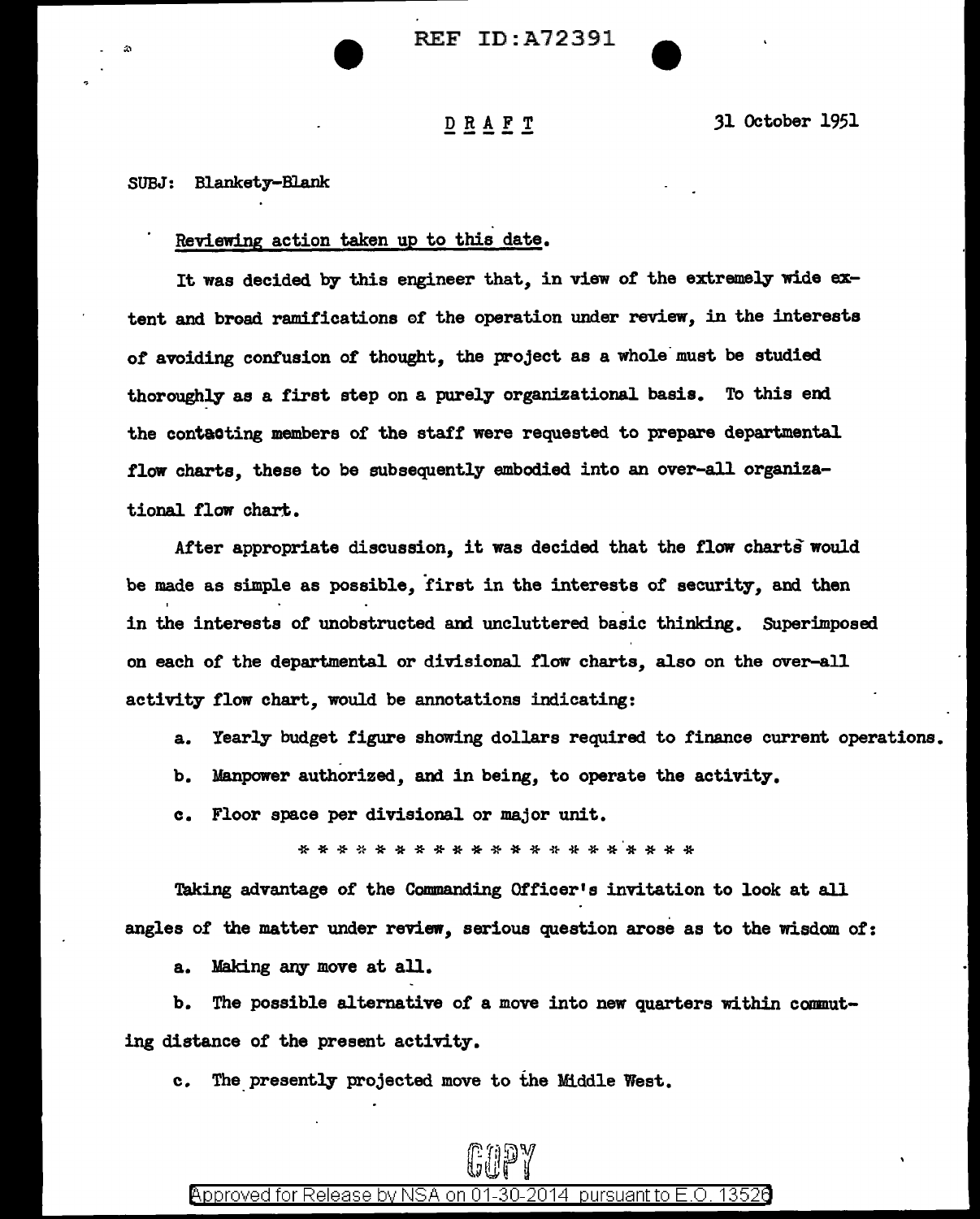**REF ID:A72391** 

It will be noted that in the foregoing discussion. little weight was given to the subject of military security, based on the philosophy that assuming that the Armed Forces could contemplate, with equanimity, the continued existence of the Pentagon, then this much smaller activity, involving about one-third of the people engaged at the Pentagon, could very well be included in the Washington picture.

Discussions with various people and benefiting by their tremendous background of knowledge and experience pertaining to the subject under review. a new evaluation regarding the projected move was obviously in order. The net of this discussion is depicted on attachments (B) and (C) with tentative factor evaluations dubbed in more as a basis of discussion than as figures submitted with any finality attached to them.

The opinion of the appropriate Officer regarding these tentative factor evaluations would be most helpful at this time.

\* \* \* \* \* \* \* \* \* \* \* \* \* \* \* \* \* \* \* \*

## Conclusions as of this date.

The move to a new site in the interests of military security is nec $a_{\bullet}$ essary. This move obviously being predicated on the belief that existing defense measures cannot offer a sufficient degree of physical security to the Washington area.

- 2 -

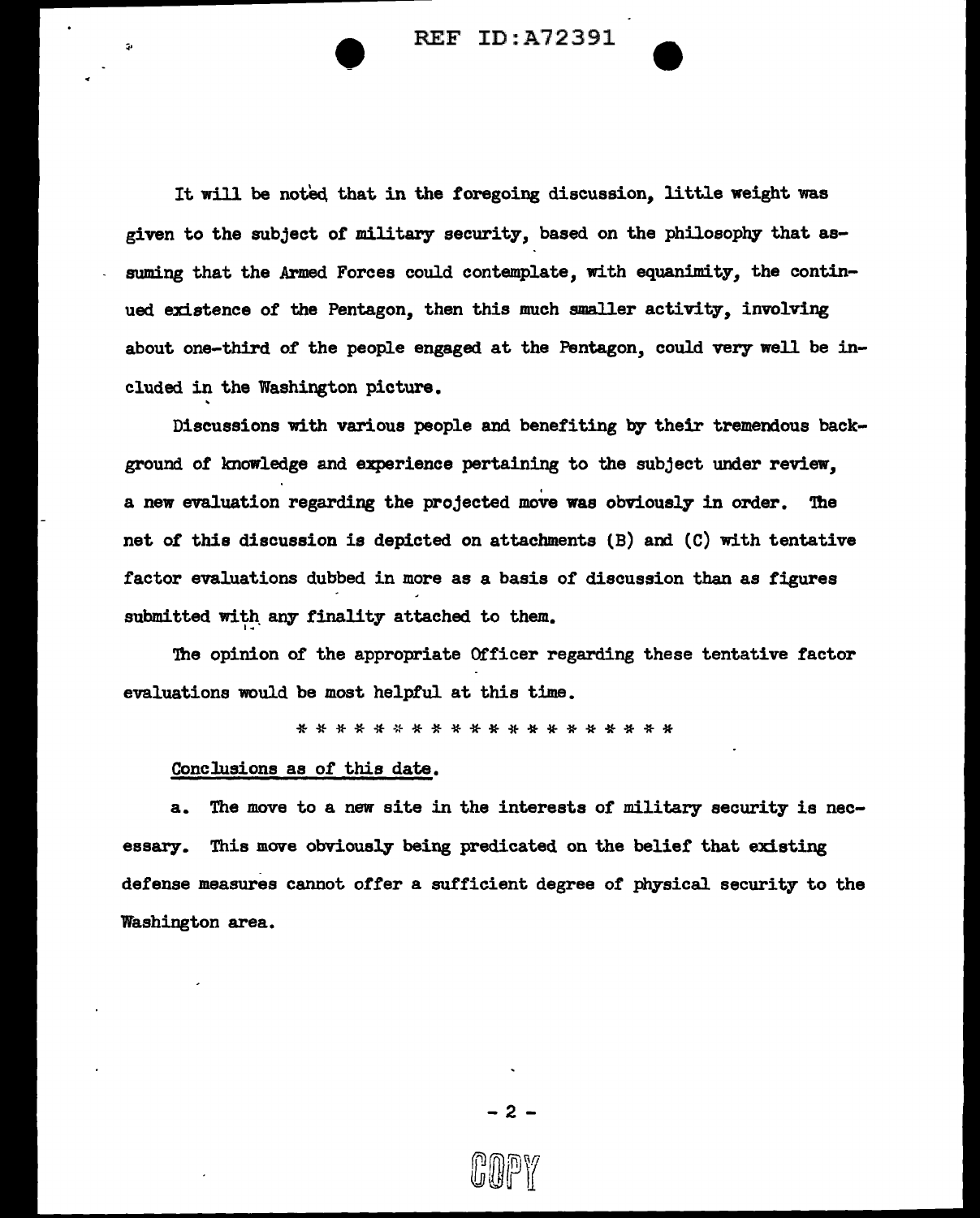# REF ID:A72391

b. The operations now spread between NEB and A can be sub-divided without a fatal loss of productive efficiency. This sub-division can envisage retention in Washington of a very carefully selected, efficiently operating nucleus, and the transfer of the rest of the activity to some point in the Central States.

c. Assuming that un-interrupted service must be maintained, then the logistics applicable to the move should be drawn up as a rigid operational order.

d. The next move, required of the engineer, is a review of the flow charts coupled with discussions with the appropriate staff members, in an endeavor to eliminate possible or probable duplications, and an endeavor to obtain more simplicity in the picture.

\*\*\*\*\*\*\*\*\*\*\*\*\*\*\*\*\*\*\*\*\*\*\*\*\*

The overriding problem of military physical security is obviously going to exert a major influence on all decisions, and it is judged to be essential at this time that a restatement be made of military security evaluations in respect to:

a. Continuance of operations at the present site for the contemplated two-par period.

b. The selection of a site for the residual 20% nucleus retained in the Washington area.

c. Evaluation of the projected site in the Middle West.

d. The degree of dispersal or concentration necessary to obtain physical security.

\*\*\*\*\*\*\*\*\*\*\*\*\*\*\*\*\*\*\*\*\*\*\*\*\*\*

It is perfectly obvious to the engineers that deep thought and clear logistical thinking has already been applied to the many aspects

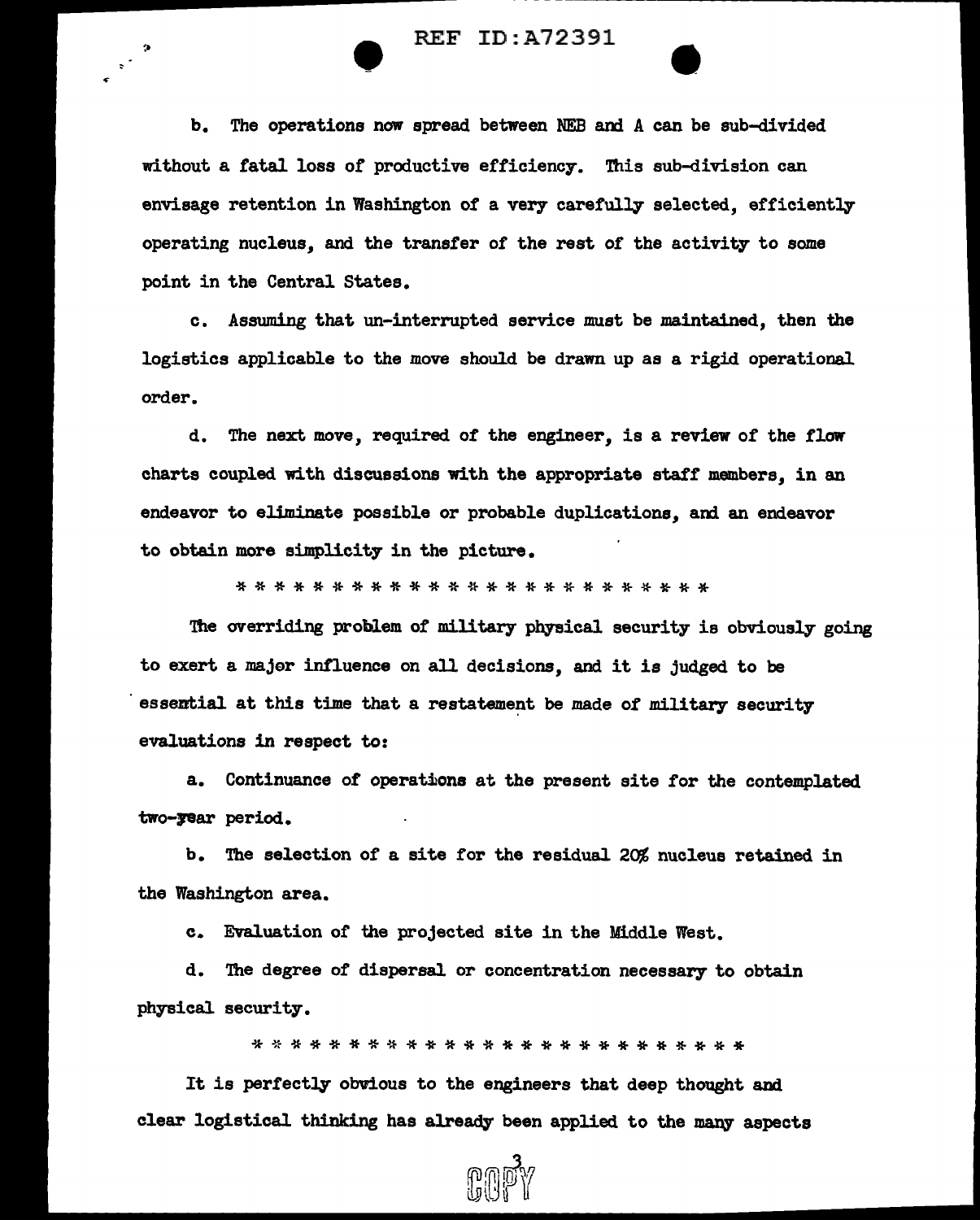of the problem ahead. Probably no one aspect of the overall problem is more important than that of housing.

It is recommended that this housing matter be dealt with in a generous frame of mind, and that the final housing plan be envisaged not in terms of, say, five years, but phased out in terms of ten, twenty and thirty years from now.

From the point of view of morale, operational efficiency, security, and career desirability, the housing question can and will exert a major intluence. Because of the utterly- vital importance of the activity being relocated, the usual policies pertaining to the housing of civilian am military employees are inadequate, and looking at the matter from the other extreme, the provision of a "cardboard city" with inadequate conveniences, muddy streets and location in a strange, and perhaps hostile, community could result in a drop in morale, which, in turn, could be fatal to the success and integrity of the project. In other words, the housing, both temporary and permanent, of the people involved in the move, should be regarded as just as important as the moving of the activities' extremely valuable machinery, and should be treated with the same care and discrimination. In the long run people are much more valuable than machinery as productive essentials.

> R. E. W. Harrison Captain, USN

4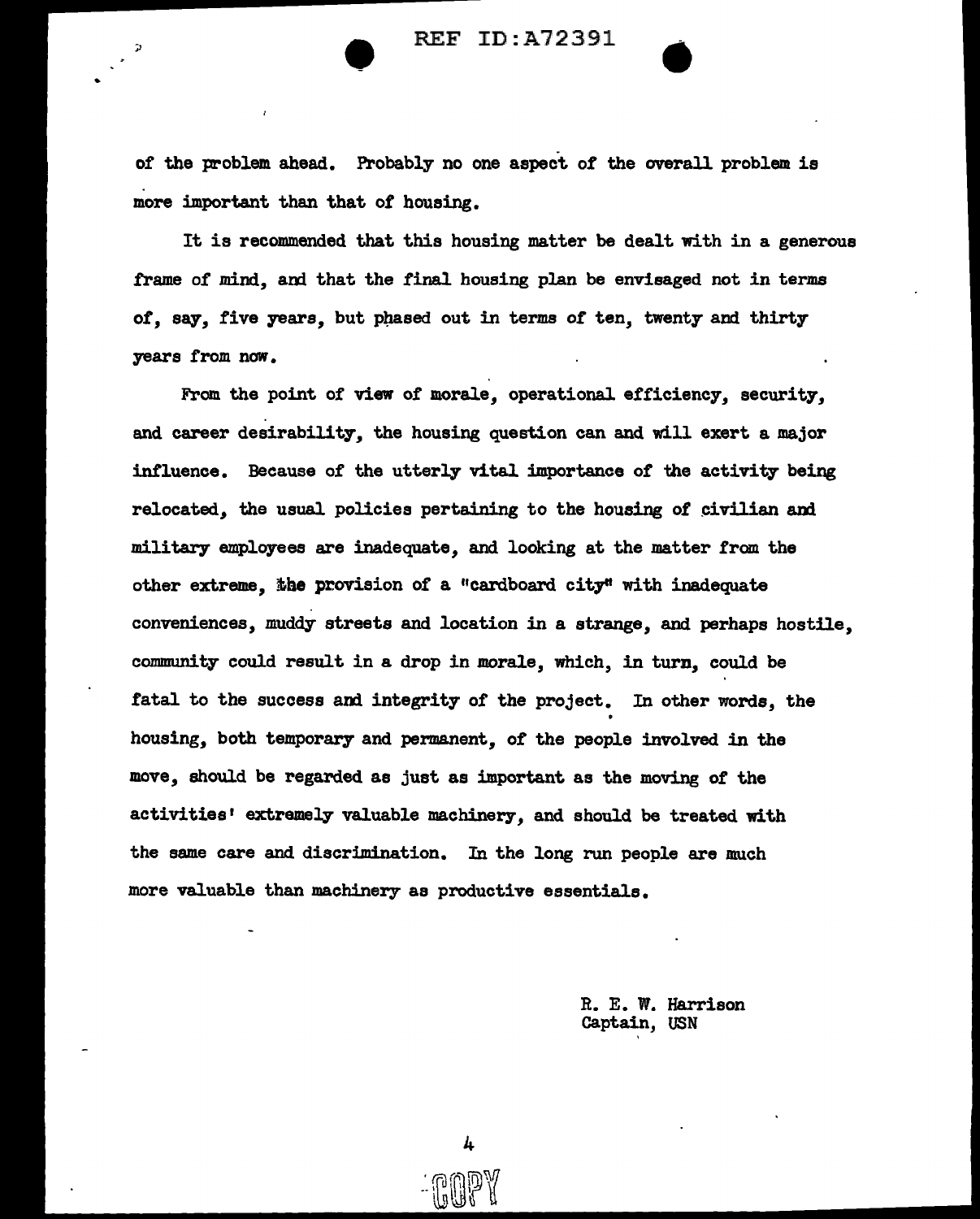$\mathbf{r}$ 



NOVE - CONNUTING DISTANCE

|    | ITENS FOR                                                                 | <b>VEIGHT</b>                                 | ITENS AGAINST                                   | <b>VEIGHT</b> |
|----|---------------------------------------------------------------------------|-----------------------------------------------|-------------------------------------------------|---------------|
| ı. | Inadequacy of present Facilities                                          | $5\overline{}$                                | 1. No decentralization                          | 20            |
|    | 2. Administrative and Service<br>Amalgamation                             | $\mathcal{S}$                                 | 2. No basic improvement in<br>Military security | 80            |
|    | 3. Availability of Housing, Social<br>and Educational Facilities in area. | l o                                           |                                                 | $100\%$       |
|    | 4. Good Labor Market                                                      | $\mathsf{S}^{\!\scriptscriptstyle\mathsf{F}}$ |                                                 |               |
|    | 5. Proximity of Contractor's Plants<br>and Representatives                | 5 <sup>2</sup>                                |                                                 |               |
|    | 6. Proximity of dependent Government<br>Research Facilities               | $ 0\rangle$                                   |                                                 |               |
|    | 7. Proximity to Cheltenham for<br>Operational Testing                     | Ō.                                            |                                                 |               |
|    | 8. Retention of trained personnel                                         | $\overline{6}$                                |                                                 |               |
|    |                                                                           | $5D\rangle$                                   |                                                 | $\pmb{\ast}$  |